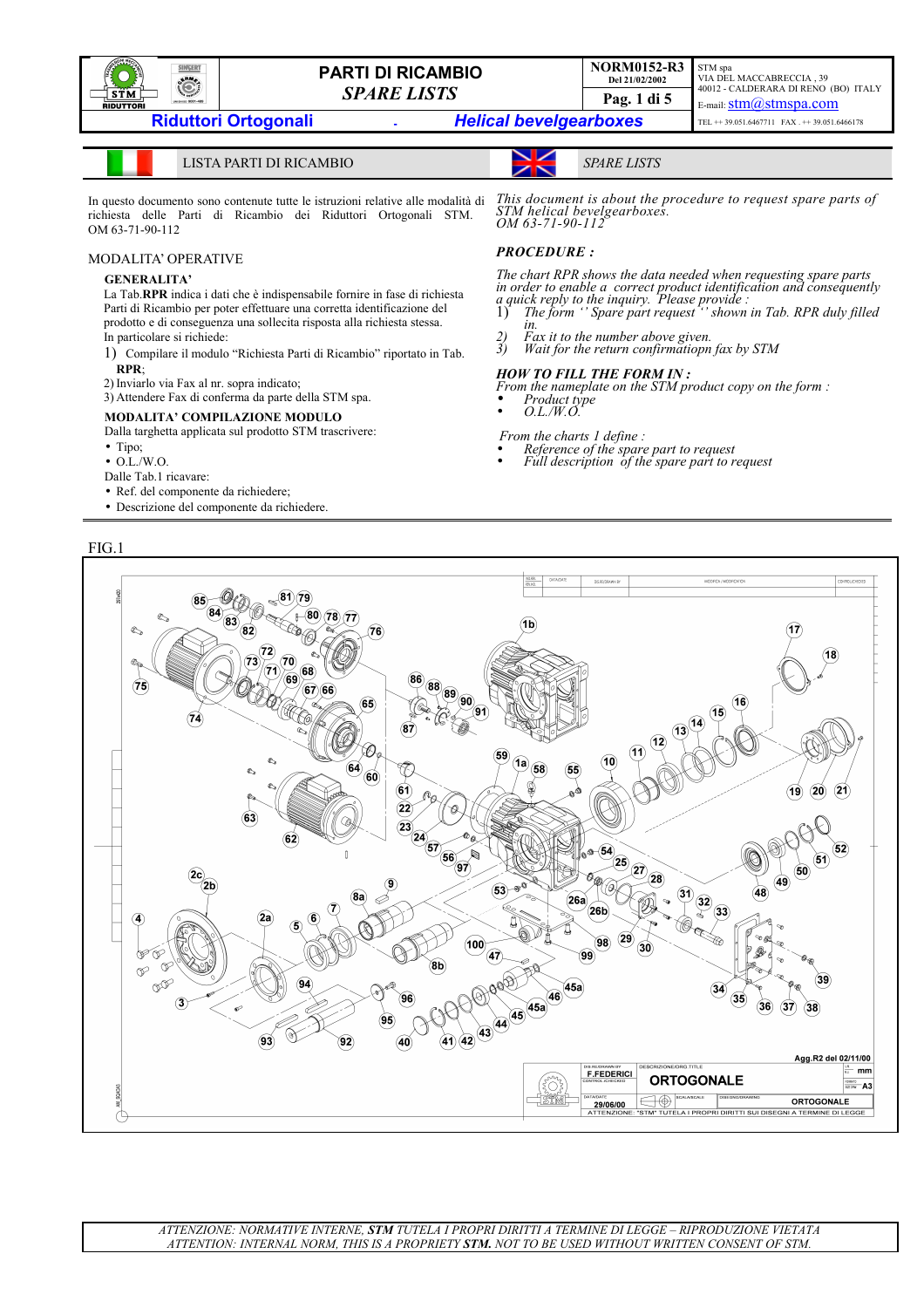

**NORM0152-R3 Del 21/02/2002**

STM spa VIA DEL MACCABRECCIA , 39 40012 - CALDERARA DI RENO (BO) ITALY E-mail:  $stim@stmspa.com$  $\text{TEL} \; \text{++}\; 39.051.6467711\quad \text{FAX}\; \text{.} \; \text{++}\; 39.051.6466178$ 

# TAB.1 (CON RIFERIMENTO A FIG.1)

| <b>ITE</b> | <b>DESCRIZIONE (1)</b>                     | <b>DESCRIPTION (GB)</b>                   | <b>DESIGNATION (F)</b>                 | <b>BEZEICHNUNG (D)</b>                         | <b>DENOMINACION (E)</b>                          |
|------------|--------------------------------------------|-------------------------------------------|----------------------------------------|------------------------------------------------|--------------------------------------------------|
| 1a         | <b>CORPO FLANGIATO</b>                     | <b>CASING WITH FLANGE</b>                 | <b>CARTER AVEC BRIDE</b>               | <b>GEHAUSE MIT FLANSCH</b>                     | <b>CAJA CON BRIDA</b>                            |
| 1b         | <b>CORPO CON PIEDI</b>                     | <b>FOOTMOUNTED</b><br><b>GEARCASE</b>     | <b>CARTER A PATTES</b>                 | GEHÄUSE MIT FÜSSEN                             | <b>CAJA CON PIES</b>                             |
| 2a         | <b>FLANGIA "P"</b>                         | "P" - FLANGE                              | <b>BRIDE "P"</b>                       | P - DECKEL                                     | <b>BRIDA "P"</b>                                 |
| $2b-2c$    | <b>FLANGIA Fx</b>                          | <b>FLANGE "Fx"</b>                        | BRIDE "Fx"                             | <b>FLANSCH "Fx"</b>                            | BRIDA "Fx"                                       |
| $3-4$      | <b>VITE DI FISSAGGIO</b>                   | <b>SCREW</b>                              | <b>VIS</b>                             | <b>BEFESTIGUNGSSCHRAUBE</b>                    | TORNILLO DE SUJECION                             |
| 5          | <b>ANELLO DI TENUTA</b>                    | OILSEAL                                   | <b>JOINT D'ETANCHEITE</b>              | ÖLDICHTRING                                    | ANILLO DE RETEN                                  |
| 6          | <b>SEEGER</b>                              | <b>CIRCLIP</b>                            | <b>CIRCLIP</b>                         | <b>SICHERUNGSRING</b>                          | <b>SEEGER</b>                                    |
| 7          | <b>CUSCINETTO</b>                          | <b>BEARING</b>                            | <b>ROULEMENT</b>                       | WÄLZLAGER                                      | <b>RODAMIENTO</b>                                |
| 8a         | <b>ALBERO USCITA</b>                       | <b>OUTPUT SHAFT</b>                       | <b>ARBRE SORTIE</b>                    | <b>ABTRIEBSWELLE</b>                           | EJE SALIDA                                       |
| 8b         | <b>ALBERO USCITA</b><br><b>CALETTATORE</b> | <b>OUTPUT SHAFT SHRINK</b><br><b>DISC</b> | ARBRE LENT FRETTE DE<br><b>SERRAGE</b> | <b>ABTRIEBSWELLE</b><br><b>SCHRUMPFSCHEIBE</b> | EJE SALIDA CON<br><b>EMPALMADOR</b>              |
| 9          | <b>LINGUETTA</b>                           | <b>KEY</b>                                | <b>CLAVETTE</b>                        | <b>PASSFEDER</b>                               | <b>CHAVETA</b>                                   |
| 10         | <b>CORONA CILINDRICA</b><br>ELIC.          | <b>HELICAL WHEEL</b>                      | ROUE CYLINDR.<br><b>HELICOIDALE</b>    | ZAHNRAD (STIRNRAD)                             | <b>ENGRANAJE CILINDRICO</b><br><b>HELICOIDAL</b> |
| 11         | <b>DISTANZIALE</b>                         | <b>SPACER RING</b>                        | <b>ENTRETOISE</b>                      | <b>DISTANZSCHEIBE</b>                          | <b>ESPACIADOR</b>                                |
| 12         | <b>CUSCINETTO</b>                          | <b>BEARING</b>                            | <b>ROULEMENT</b>                       | WÄLZLAGER                                      | <b>RODAMIENTO</b>                                |
| 13-14      | <b>RASAMENTO</b>                           | <b>SHIM</b>                               | CALE                                   | <b>EINSTELLSCHEIBE</b>                         | <b>ESPESOR</b>                                   |
| 15         | <b>SEEGER</b>                              | <b>CIRCLIP</b>                            | <b>CIRCLIP</b>                         | <b>SICHERUNGSRING</b>                          | <b>SEEGER</b>                                    |
| 16         | <b>ANELLO DI TENUTA</b>                    | OILSEAL                                   | <b>JOINT D'ETANCHEITE</b>              | ÖLDICHTRING                                    | <b>ANILLO DE RETEN</b>                           |
| 17         | <b>PROTEZIONE</b>                          | <b>PROTECTION</b>                         | <b>PROTECTION</b>                      | <b>SCHUTZVORRICHTUNG</b>                       | <b>PROTECCION</b>                                |
| 18         | <b>VITE DI FISSAGGIO</b>                   | <b>SCREW</b>                              | <b>VIS</b>                             | <b>BEFESTIGUNGSSCHRAUBE</b>                    | TORNILLO DE SUJECION                             |
| 19         | <b>CALETTATORE</b>                         | <b>SHRINK DISC</b>                        | <b>FRETTE DE SERRAGE</b>               | <b>SCHRUMPFSCHEIBE</b>                         | <b>EMPALMADOR</b>                                |
| 20         | <b>PROTEZIONE</b><br><b>CALETTATORE</b>    | <b>GUARD</b>                              | <b>PROTECTION</b>                      | <b>SCHUTZVORRICHTUNG</b>                       | PROTECCION DE<br><b>EMPALMADOR</b>               |
| 21         | <b>VITE DI FISSAGGIO</b>                   | <b>SCREW</b>                              | <b>VIS</b>                             | <b>BEFESTIGUNGSSCHRAUBE</b>                    | TORNILLO DE SUJECION                             |
| 22         | <b>ANELLO</b>                              | <b>RING</b>                               | <b>BAGUE</b>                           | <b>RING</b>                                    | <b>ANILLO</b>                                    |
| 23         | <b>RASAMENTO</b>                           | <b>SHIM</b>                               | CALE                                   | <b>EINSTELLSCHEIBE</b>                         | <b>ESPESOR</b>                                   |
| 24         | <b>CORONA CILINDRICA</b><br>ELIC.          | HELICAL WHEEL                             | ROUE CYLINDR.<br><b>HELICOIDALE</b>    | ZAHNRAD (STIRNRAD)                             | <b>ENGRANAJE CILINDRICO</b><br><b>HELICOIDAL</b> |
| 25         | <b>SEEGER</b>                              | <b>CIRCLIP</b>                            | <b>CIRCLIP</b>                         | <b>SICHERUNGSRING</b>                          | <b>SEEGER</b>                                    |
| 26a<br>26b | <b>RASAMENTO</b>                           | <b>SHIM</b>                               | CALE                                   | <b>EINSTELLSCHEIBE</b>                         | <b>ESPESOR</b>                                   |
| 27         | <b>CUSCINETTO</b>                          | <b>BEARING</b>                            | <b>ROULEMENT</b>                       | WÄLZLAGER                                      | <b>RODAMIENTO</b>                                |
| 28         | <b>RASAMENTO</b>                           | <b>SHIM</b>                               | CALE                                   | <b>EINSTELLSCHEIBE</b>                         | <b>ESPESOR</b>                                   |
| 29         | <b>BUSSOLA</b>                             | <b>BUSHING</b>                            | PIECE DE POUSSEE ROUE<br>LIMIT.        | <b>BUCHSE</b>                                  | <b>BUJE</b>                                      |
| 30         | <b>VITE DI FISSAGGIO</b>                   | <b>SCREW</b>                              | <b>VIS</b>                             | <b>BEFESTIGUNGSSCHRAUBE</b>                    | <b>TORNILLO DE SUJECION</b>                      |
| 31         | <b>CUSCINETTO</b>                          | <b>BEARING</b>                            | <b>ROULEMENT</b>                       | WÄLZLAGER                                      | <b>RODAMIENTO</b>                                |
| 32         | <b>LINGUETTA</b>                           | KEY                                       | <b>CLAVETTE</b>                        | PASSFEDER                                      | <b>CHAVETA</b>                                   |
| 33         | <b>PIGNONE IPOIDE</b>                      | <b>HYPOID PIGNION</b>                     | PIGNON HYPOIDE                         | <b>HYPOIDRITZEL</b>                            | PIÑON IPOIDE                                     |
| 34         | <b>GUARNIZIONE</b>                         | GASKET                                    | <b>JOINT PAPIER</b>                    | <b>DICHTUNG</b>                                | JUNTA                                            |
| 35         | <b>COPERCHIO</b>                           | <b>COVER</b>                              | <b>COUVERCLE</b>                       | <b>DECKEL</b>                                  | <b>TAPA</b>                                      |
| 36         | <b>VITE DI FISSAGGIO</b>                   | <b>SCREW</b>                              | VIS.                                   | <b>BEFESTIGUNGSSCHRAUBE</b>                    | TORNILLO DE SUJECION                             |
| 37         | <b>GUARNIZIONE</b>                         | <b>GASKET</b>                             | <b>JOINT PAPIER</b>                    | <b>DICHTUNG</b>                                | JUNTA                                            |
| 38-39      | <b>TAPPO</b>                               | <b>PLUG</b>                               | <b>BOUCHON</b>                         | <b>VERSCHLUSS</b>                              | <b>TAPON</b>                                     |
| 40         | <b>COPERCHIO IN GOMMA</b>                  | <b>RUBBER CAP</b>                         | <b>BOUCHON EN</b><br>CAOUTCHOUC        | <b>GUMMIDECKEL</b>                             | TAPA DE GOMA                                     |
| 41         | <b>SEEGER</b>                              | <b>CIRCLIP</b>                            | <b>CIRCLIP</b>                         | <b>SICHERUNGSRING</b>                          | <b>SEEGER</b>                                    |
| 42-43      | <b>RASAMENTO</b>                           | <b>SHIM</b>                               | CALE                                   | <b>EINSTELLSCHEIBE</b>                         | <b>ESPESOR</b>                                   |

*ATTENZIONE: NORMATIVE INTERNE, STM TUTELA I PROPRI DIRITTI A TERMINE DI LEGGE – RIPRODUZIONE VIETATA ATTENTION: INTERNAL NORM, THIS IS A PROPRIETY STM. NOT TO BE USED WITHOUT WRITTEN CONSENT OF STM.*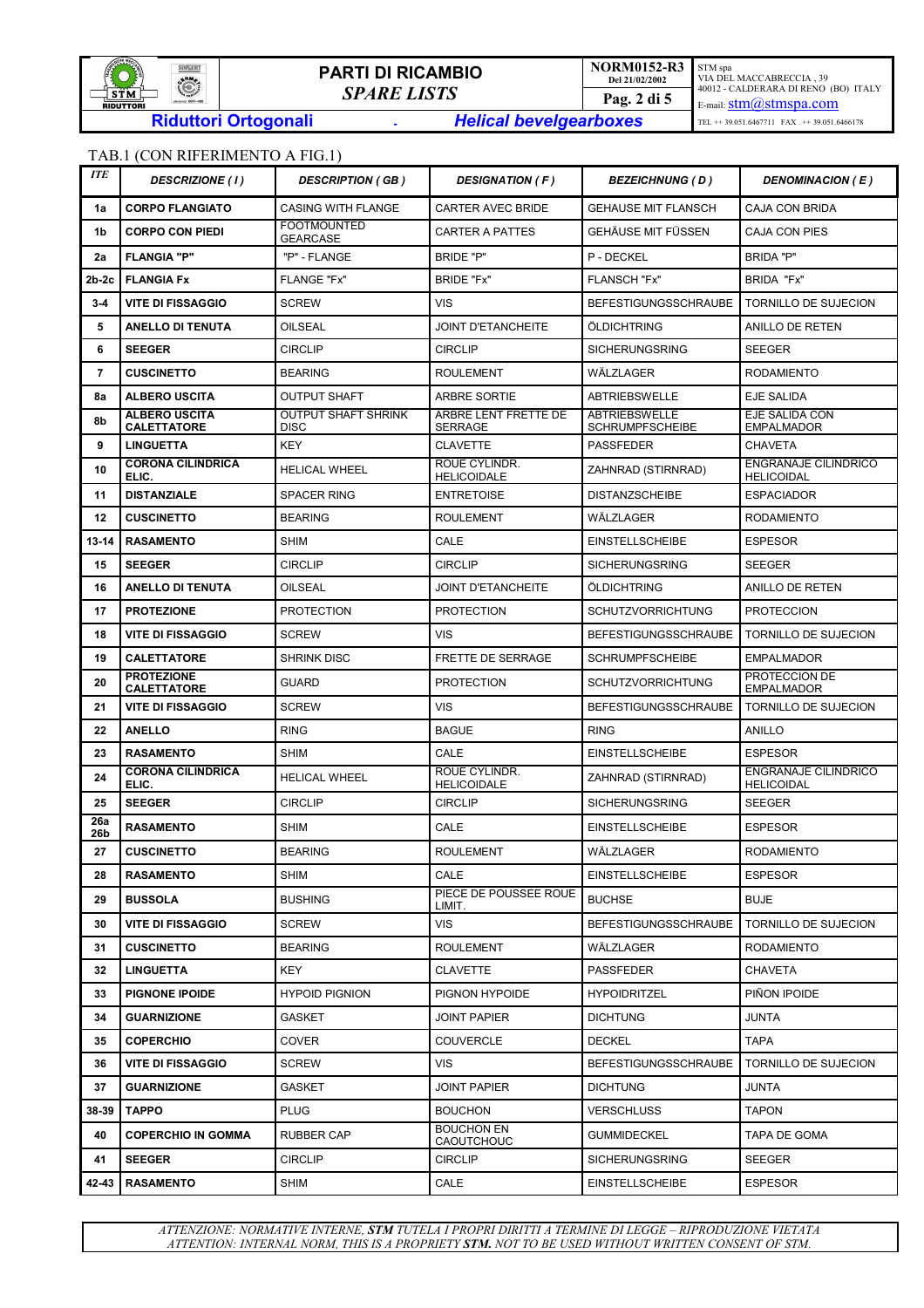

# **PARTI DI RICAMBIO** *SPARE LISTS* **Riduttori Ortogonali -** *Helical bevelgearboxes*

**NORM0152-R3** STM spa VIA DEL MACCABRECCIA , 39 40012 - CALDERARA DI RENO (BO) ITALY E-mail:  $stim@stmspa.com$  $\text{TEL} \dashrightarrow 39.051.6467711 \quad \text{FAX} \; + \dashrightarrow 39.051.6466178$ 

**Del 21/02/2002**

**Pag. 3 di 5**

| <b>ITE</b>           | <b>DESCRIZIONE (1)</b>                     | <b>DESCRIPTION (GB)</b>                 | <b>DESIGNATION (F)</b>              | <b>BEZEICHNUNG (D)</b>                       | DENOMINACION (E)                          |  |
|----------------------|--------------------------------------------|-----------------------------------------|-------------------------------------|----------------------------------------------|-------------------------------------------|--|
| 44                   | <b>CUSCINETTO</b>                          | <b>BEARING</b>                          | <b>ROULEMENT</b>                    | WÄLZLAGER                                    | <b>RODAMIENTO</b>                         |  |
| 45                   | <b>SEEGER</b>                              | <b>CIRCLIP</b>                          | <b>CIRCLIP</b>                      | <b>SICHERUNGSRING</b>                        | <b>SEEGER</b>                             |  |
| 45a                  | <b>DISTANZIALE</b>                         | <b>SPACER RING</b>                      | <b>ENTRETOISE</b>                   | <b>DISTANZSCHEIBE</b>                        | <b>ESPACIADOR</b>                         |  |
| 46                   | PIGNONE CILINDRICO<br>ELIC.                | <b>HELICAL PIGNION</b>                  | PIGNON CYL.<br><b>HELYCOIDAL</b>    | RITZEL (STIRNRAD)                            | PIÑON CILINDRICO HELIC.                   |  |
| 47                   | <b>LINGUETTA</b>                           | <b>KEY</b>                              | <b>CLAVETTE</b>                     | <b>PASSFEDER</b>                             | <b>CHAVETA</b>                            |  |
| 48                   | <b>CORONA IPOIDE</b>                       | <b>HYPOID WHEEL</b>                     | ROUE HIPOIDE                        | <b>HYPOIDZAHNRAD</b>                         | <b>ENGRANAJE IPOIDE</b>                   |  |
| 49                   | <b>CUSCINETTO</b>                          | <b>BEARING</b>                          | <b>ROULEMENT</b>                    | WÄLZLAGER                                    | <b>RODAMIENTO</b>                         |  |
| 50                   | <b>RASAMENTO</b>                           | <b>SHIM</b>                             | CALE                                | <b>EINSTELLSCHEIBE</b>                       | <b>ESPESOR</b>                            |  |
| 51                   | <b>SEEGER</b>                              | <b>CIRCLIP</b>                          | <b>CIRCLIP</b>                      | <b>SICHERUNGSRING</b>                        | <b>SEEGER</b>                             |  |
| 52                   | <b>COPERCHIO IN GOMMA</b>                  | <b>RUBBER CAP</b>                       | <b>BOUCHON EN</b><br>CAOUTCHOUC     | <b>GUMMIDECKEL</b>                           | TAPA DE GOMA                              |  |
| 53-54<br>55-56<br>57 | <b>TAPPO</b>                               | <b>PLUG</b>                             | <b>BOUCHON</b>                      | <b>VERSCHLUSS</b>                            | <b>TAPON</b>                              |  |
| 58                   | <b>GOLFARE</b>                             | <b>EYEBOLT</b>                          | ANNEAU DE LEVAGE                    | ÖSENSCHRAUBE                                 | ANILLO DE<br>DESPLAZAMIENTO               |  |
| 59                   | <b>GUARNIZIONE</b>                         | <b>GASKET</b>                           | <b>JOINT PAPIER</b>                 | <b>DICHTUNG</b>                              | <b>JUNTA</b>                              |  |
| 60                   | <b>ANELLO DI TENUTA</b>                    | <b>OILSEAL</b>                          | <b>JOINT D'ETANCHEITE</b>           | ÖLDICHTRING                                  | <b>ANILLO DE RETEN</b>                    |  |
| 61                   | <b>PIGNONE CILINDRICO</b><br>ELIC.         | <b>HELICAL PIGNION</b>                  | PIGNON CYL.<br><b>HELYCOIDAL</b>    | RITZEL (STIRNRAD)                            | PIÑON CILINDRICO HELIC.                   |  |
| 62                   | <b>MOTORE ELETTRICO</b><br><b>COMPATTO</b> | <b>COMPACT ELECTRIC</b><br><b>MOTOR</b> | MOTEUR ELECTRIQUE<br><b>COMPACT</b> | <b>ELEKTROMOTOR</b><br><b>KOMPAKTVERSION</b> | <b>MOTOR ELECTRICO</b><br><b>COMPACTO</b> |  |
| 63                   | <b>VITE DI FISSAGGIO</b>                   | <b>SCREW</b>                            | <b>VIS</b>                          | <b>BEFESTIGUNGSSCHRAUBE</b>                  | <b>TORNILLO DE SUJECION</b>               |  |
| 64                   | <b>CUSCINETTO</b>                          | <b>BEARING</b>                          | <b>ROULEMENT</b>                    | WÄLZLAGER                                    | <b>RODAMIENTO</b>                         |  |
| 65                   | <b>FLANGIA ATTACCO</b><br><b>MOTORE</b>    | <b>INPUT FLANGE</b>                     | <b>BRIDE MOTEUR</b>                 | EINGANGSFLANSCH                              | BRIDA ATAQUE MOTOR                        |  |
| 66                   | <b>VITE DI FISSAGGIO</b>                   | <b>SCREW</b>                            | <b>VIS</b>                          | <b>BEFESTIGUNGSSCHRAUBE</b>                  | TORNILLO DE SUJECION                      |  |
| 67                   | <b>MANICOTTO</b>                           | <b>INPUT SHAFT IEC</b>                  | <b>MANCHON</b>                      | <b>ANTRIEBSWELLE IEC</b>                     | <b>MANGUITO</b>                           |  |
| 68                   | <b>CUSCINETTO</b>                          | <b>BEARING</b>                          | <b>ROULEMENT</b>                    | WÄLZLAGER                                    | <b>RODAMIENTO</b>                         |  |
| 69                   | <b>RASAMENTO</b>                           | <b>SHIM</b>                             | CALE                                | <b>EINSTELLSCHEIBE</b>                       | <b>ESPESOR</b>                            |  |
| 70                   | <b>SEEGER</b>                              | <b>CIRCLIP</b>                          | <b>CIRCLIP</b>                      | <b>SICHERUNGSRING</b>                        | <b>SEEGER</b>                             |  |
| 71                   | <b>RASAMENTO</b>                           | <b>SHIM</b>                             | CALE                                | <b>EINSTELLSCHEIBE</b>                       | <b>ESPESOR</b>                            |  |
| 72                   | <b>SEEGER</b>                              | <b>CIRCLIP</b>                          | <b>CIRCLIP</b>                      | <b>SICHERUNGSRING</b>                        | <b>SEEGER</b>                             |  |
| 73                   | <b>ANELLO DI TENUTA</b>                    | <b>OILSEAL</b>                          | <b>JOINT D'ETANCHEITE</b>           | ÖLDICHTRING                                  | ANILLO DE RETEN                           |  |
| 74                   | <b>MOTORE ELETTRICO</b>                    | <b>ELECTRIC MOTOR</b>                   | MOTEUR ELECTRIQUE                   | <b>ELEKTROMOTOR</b>                          | MOTOR ELECTRICO                           |  |
| 75                   | <b>VITE DI FISSAGGIO</b>                   | <b>SCREW</b>                            | <b>VIS</b>                          | <b>BEFESTIGUNGSSCHRAUBE</b>                  | TORNILLO DE SUJECION                      |  |
| 76                   | <b>SUPPORTO ALBERO</b><br><b>ENTRATA</b>   | ECE SHAFT INPUT<br><b>SUPPORT</b>       | SUPPORT ARBRE ENTREE                | AUFNAHME ANTRIEB ECE<br>WELLE                | SUPL. EJE ENTRADA                         |  |
| 77                   | <b>VITE DI FISSAGGIO</b>                   | <b>SCREW</b>                            | <b>VIS</b>                          | <b>BEFESTIGUNGSSCHRAUBE</b>                  | TORNILLO DE SUJECION                      |  |
| 78                   | <b>CUSCINETTO</b>                          | <b>BEARING</b>                          | <b>ROULEMENT</b>                    | WÄLZLAGER                                    | <b>RODAMIENTO</b>                         |  |
| 79                   | <b>ALBERO VELOCE</b>                       | <b>INPUT SHAFT ECE</b>                  | <b>ARBRE ENTREE</b>                 | <b>ANTRIEBSWELLE ECE</b>                     | EJE ENTRADA                               |  |
| 80                   | <b>SPINA CILINDRICA</b>                    | <b>CYLINDRIC PIN</b>                    | <b>GOUPILLE CYLINDRIQUE</b>         | ZYLINDERSTIFT                                | ESPINA CILINDRICA                         |  |
| 81                   | <b>LINGUETTA</b>                           | <b>KEY</b>                              | <b>CLAVETTE</b>                     | <b>PASSFEDER</b>                             | <b>CHAVETA</b>                            |  |
| 82                   | <b>CUSCINETTO</b>                          | <b>BEARING</b>                          | <b>ROULEMENT</b>                    | WÄLZLAGER                                    | <b>RODAMIENTO</b>                         |  |
| 83                   | <b>RASAMENTO</b>                           | SHIM                                    | CALE                                | <b>EINSTELLSCHEIBE</b>                       | <b>ESPESOR</b>                            |  |
| 84                   | <b>SEEGER</b>                              | <b>CIRCLIP</b>                          | <b>CIRCLIP</b>                      | <b>SICHERUNGSRING</b>                        | SEEGER                                    |  |
| 85                   | <b>ANELLO DI TENUTA</b>                    | OILSEAL                                 | <b>JOINT D'ETANCHEITE</b>           | ÖLDICHTRING                                  | ANILLO DE RETEN                           |  |
| 86                   | <b>PIGNONE CILINDRICO</b><br>ELIC.         | <b>HELICAL PIGNION</b>                  | PIGNON CYL.<br>HELYCOIDAL           | RITZEL (STIRNRAD)                            | PIÑON CILINDRICO HELIC.                   |  |
| 87                   | <b>LINGUETTA</b>                           | <b>KEY</b>                              | <b>CLAVETTE</b>                     | PASSFEDER                                    | CHAVETA                                   |  |
| 88                   | <b>VITE DI FISSAGGIO</b>                   | <b>SCREW</b>                            | VIS                                 | <b>BEFESTIGUNGSSCHRAUBE</b>                  | TORNILLO DE SUJECION                      |  |

*ATTENZIONE: NORMATIVE INTERNE, STM TUTELA I PROPRI DIRITTI A TERMINE DI LEGGE – RIPRODUZIONE VIETATA ATTENTION: INTERNAL NORM, THIS IS A PROPRIETY STM. NOT TO BE USED WITHOUT WRITTEN CONSENT OF STM.*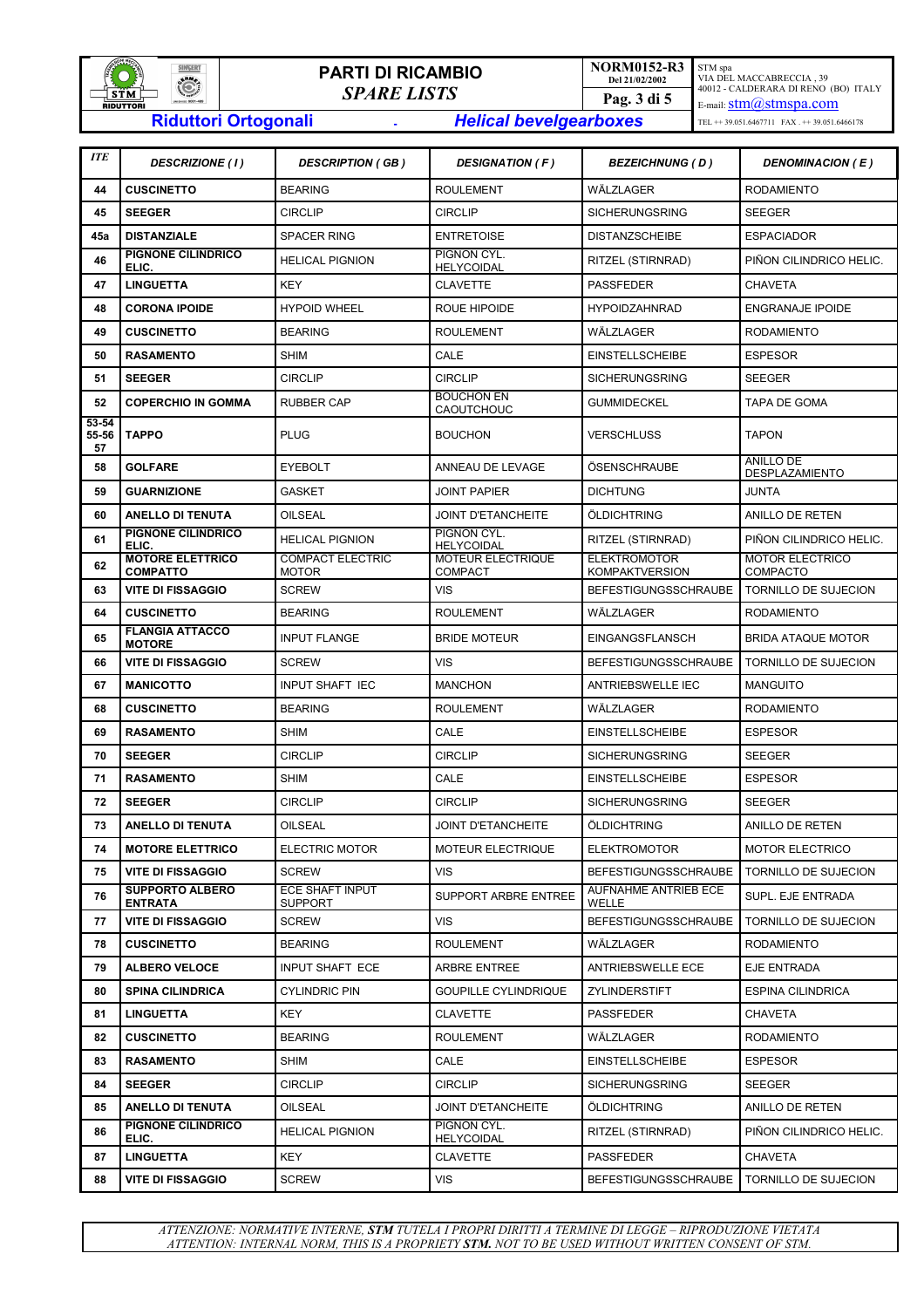| <b>SALARA MECCANI</b><br><b>SINGERT</b><br><b>AND</b><br><b>CAMP</b> | <b>PARTI DI RICAMBIO</b><br><b>SPARE LISTS</b> |  | <b>NORM0152-R3</b><br>Del 21/02/2002 | STM spa<br>VIA DEL MACCABRECCIA . 39<br>40012 - CALDERARA DI RENO (BO) ITALY |                                                                           |
|----------------------------------------------------------------------|------------------------------------------------|--|--------------------------------------|------------------------------------------------------------------------------|---------------------------------------------------------------------------|
| STM<br>ue (viso 5001-489)<br><b>RIDUTTORI</b>                        |                                                |  | Pag. 4 di 5                          | E-mail: $\text{stm}(a)$ stmspa.com                                           |                                                                           |
|                                                                      | <b>Riduttori Ortogonali</b>                    |  | <b>Helical bevelgearboxes</b>        |                                                                              | TEL $\leftrightarrow$ 39.051.6467711 FAX $\leftrightarrow$ 39.051.6466178 |

| <b>ITE</b> | <b>DESCRIZIONE</b> (1)      | <b>DESCRIPTION (GB)</b><br><b>DESIGNATION (F)</b><br><b>BEZEICHNUNG (D)</b> |                                         | DENOMINACION (E)                       |                                           |
|------------|-----------------------------|-----------------------------------------------------------------------------|-----------------------------------------|----------------------------------------|-------------------------------------------|
| 89         | <b>RONDELLA</b>             | <b>WASHER</b>                                                               | <b>RONDELLE</b>                         | <b>UNTERLEGSCHEIBE</b>                 | ARANDELA                                  |
| 90         | <b>LINGUETTA</b>            | <b>KEY</b>                                                                  | <b>CLAVETTE</b>                         | <b>PASSFEDER</b>                       | <b>CHAVETA</b>                            |
| 91         | <b>CUSCINETTO ANTIRETRO</b> | <b>BACKSTOP BEARING</b>                                                     | <b>ROULEMENT</b><br><b>ANTIDEVIREUR</b> | WÄLZLAGER MIT<br><b>RÜCKLAUFSPERRE</b> | <b>RODAMIENTO</b><br><b>ANTIRETROCESO</b> |
| 92         | <b>ALBERO LENTO</b>         | <b>OUTPUT SHAFT</b>                                                         | ARBRE PV SIMPLE                         | ABTRIEBSWELLE                          | EJE DE SALIDA                             |
| 93-94      | <b>LINGUETTA</b>            | <b>KEY</b>                                                                  | <b>CLAVETTE</b>                         | <b>PASSFEDER</b>                       | <b>CHAVETA</b>                            |
| 95         | <b>RONDELLA</b>             | <b>WASHER</b>                                                               | <b>RONDELLE</b>                         | <b>UNTERLEGSCHEIBE</b>                 | ARANDELA                                  |
| 96         | <b>VITE DI FISSAGGIO</b>    | <b>SCREW</b>                                                                | <b>VIS</b>                              | <b>BEFESTIGUNGSSCHRAUBE</b>            | TORNILLO DE SUJECION                      |
| 97         | TARGHETTA                   | <b>TYPE PLATE</b>                                                           | <b>PLAQUETTE</b>                        | <b>TYPENSCHILD</b>                     | <b>ETIQUETA</b>                           |
| 98         | <b>BRACCIO DI RAZIONE</b>   | <b>TORQUE ARM</b>                                                           | <b>BRAS DE REACTION</b>                 | <b>DREHMOMENTSTUTZE</b>                | <b>BIELA DE REACCION</b>                  |
| 99         | <b>VITE DI FISSAGGIO</b>    | <b>SCREW</b>                                                                | <b>VIS</b>                              | <b>BEFESTIGUNGSSCHRAUBE</b>            | TORNILLO DE SUJECION                      |
| 100        | <b>BOCCOLA VULKOLLAN</b>    | <b>VULKOLLAN BUSHING</b>                                                    | DOUILLE VULKOLLAN                       | <b>VUKOLLAN BUCKSE</b>                 | COSQUILLO VULKOLLAN                       |